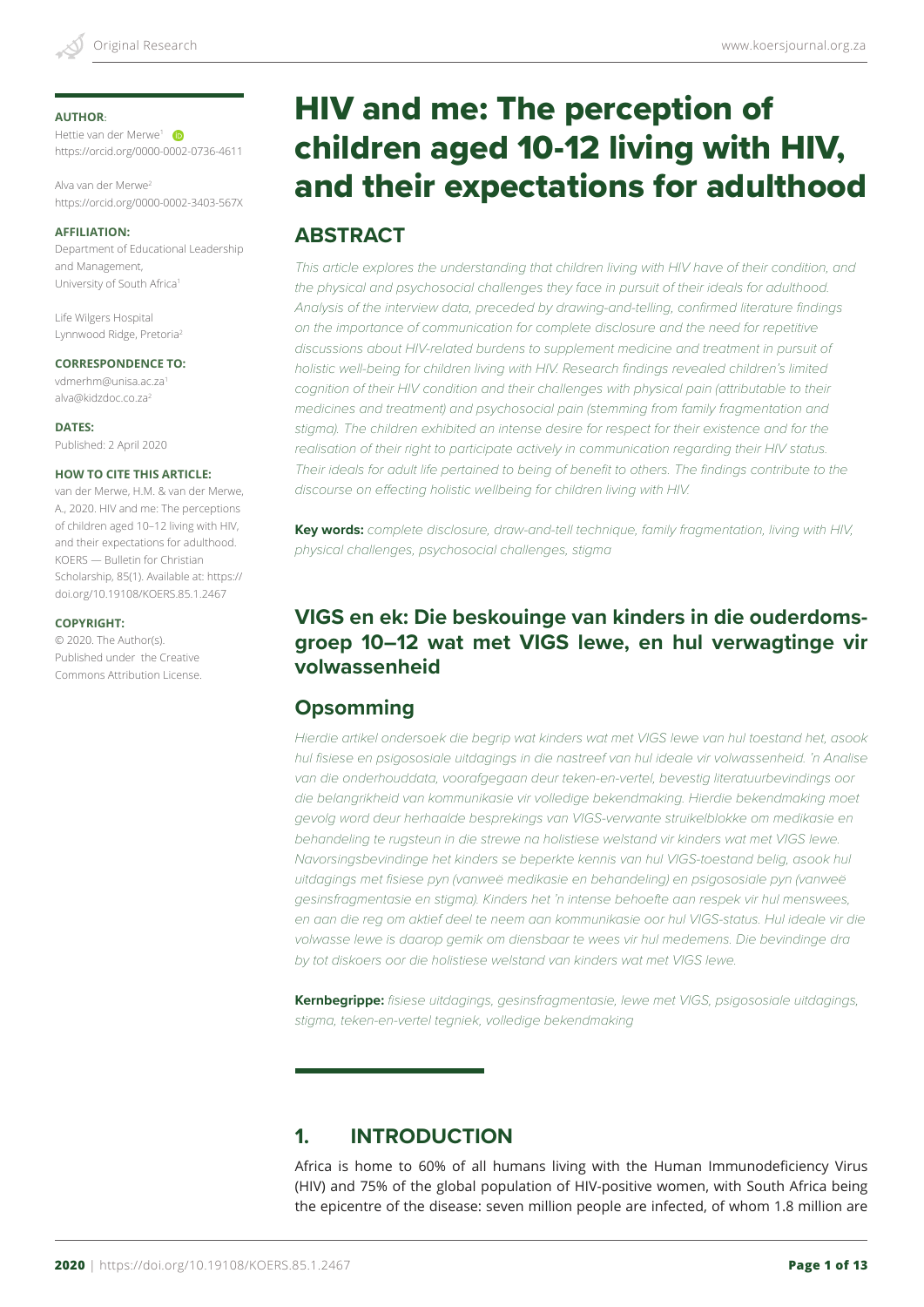children (RSA, 2017). Although the influence of HIV on public health and the economy is constantly documented, the psychosocial influence on infected children requires more extensive reporting, for a better understanding of their situatedness. In this article, the focus is on the perceptions children aged 10–12 have of their condition of living with HIV and their ideals for adulthood.

The negative influence of HIV on public health and the economy, as studied and reported by the media, state authorities, the medical profession and academia, has been a topic of discussion since the emergence of the disease in the early 1980s. This coverage, which includes both epidemiology and epistemology, has improved the public's understanding of the transmission and signification of the disease, to the extent where HIV has become a chronic disease, rather than a terminal diagnosis. This changed scenario is evident in South Africa, where mother-to-child transmission declined from 3.5% in 2010 to 1.5% in 2016, and where 3.7 million people now receive antiretroviral treatment (ART) on a constant basis (PMTCT, 2019; RSA, 2017).

Despite these advances, patients and their families face significant psychosocial burdens when confronted with the disease, with children being adversely affected by practical and psychological consequences. Child-headed households are a reality, often grandparents take care of their orphaned grandchildren, and familial fragmentation occurs following the passing of caregivers, which leads to siblings being separated when the remaining family cannot care for more than one child (Cluver & Gardner, 2007). Affected children are vulnerable, as their sense of security is challenged by having to adapt to a new home with new rules while mourning the loss of their parents, and still having to deal with survivor's guilt and their own diagnosis (Maughan-Brown & Spaull, 2014). The burden orphaned children place on foster homes is significant. Many families bear the emotional and financial burden of an extra, non-biological child vying for attention and daily necessities, in addition to the responsibility of seeking treatment and visiting a clinic if the child is HIV infected. Families also deal with the reality of stigmatisation from the community as the death of each next adult confirms the disease's presence within a household (Campbell et al., 2010).

As regards children living with HIV, much research has been conducted on developing a critical consciousness and countering the stigmatisation associated with infection (Campbell & MacPhail, 2002; Campbell et al., 2010; Kawuma, et al., 2014; Plattner, 2013). Although the psychosocial influences of HIV on families have been well researched (Gachanja, 2015; Hosegood et al., 2007; Mabweazara, Ley, & Leach, 2018; Piko & Bak, 2006), only a limited number of studies have involved infected children directly in the research process. Our article contributes to the discourse on children living with HIV by understanding children's perceptions of their condition and their expectations for the future, through drawing and telling. Although the draw-and-tell technique is widely used to explore the influence of chronic diseases on children, the perceptions of children who are HIV-positive have not been studied sufficiently. Understanding children's cognition of their condition (as manifested in their daily circumstances and ideals for the future) through the draw-and-tell technique, can enable paediatricians and teachers to offer holistic support in treating and teaching children living with HIV.

Social capital theory underlying human conduct served as theoretical lens for our empirical investigation involving ten children aged 10–12, who were living with HIV and received ART, as facilitated by scheduled outpatient appointments at a paediatric HIV clinic in Bloemfontein, Free State province. The theoretical lens discussion is supplemented by comments on the need for children to be enlightened about their condition, and to voice their feelings and understandings through drawings. Our article concludes with a discussion of the research findings pertaining to children's understanding and acceptance of living with HIV, and their expectations for adulthood as engendered by their frames of reference. Our argument is that improved knowledge of children's perceptions of their HIV status and their expectations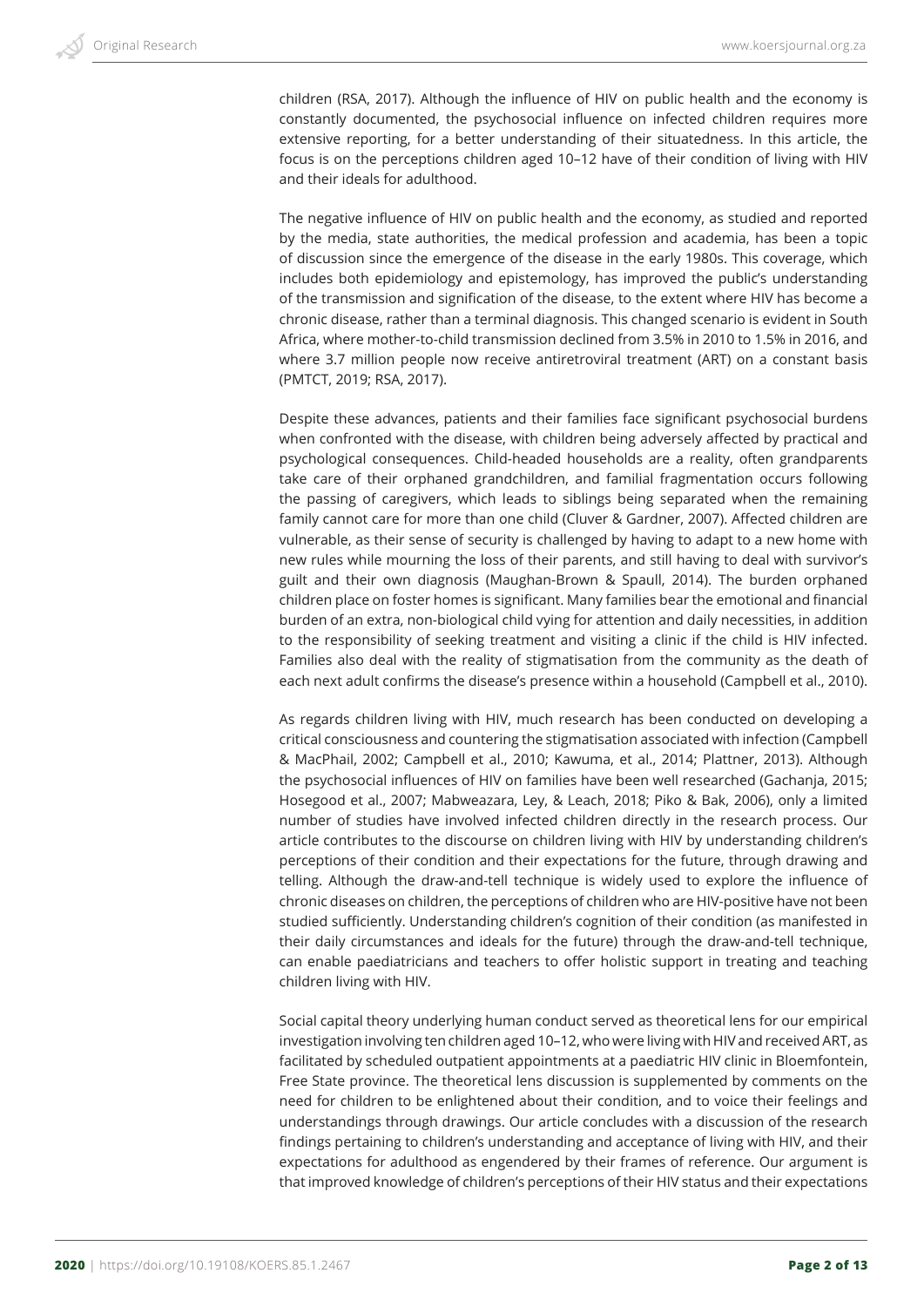for adulthood can serve as guidelines for understanding and supporting those children in an empathetic and holistic way.

## **2. SOCIAL CAPITAL THEORY AND HUMAN CONDUCT**

Human conduct is based on social capital which is acquired through the interactive functioning between the individual and society (Bourdieu, 1993). Societal functioning, which is accomplished through activities unfolding in multiple social spaces (e.g., education, medicine), is realised in social relationships. These relationships focus on constructive interaction between the individuals functioning in a particular space (e.g., children living with HIV, and the teachers and paediatricians who engage with them), to arrive at mutually acceptable performance. This performance relates to what Bourdieu (2005:43) calls "habitus", namely "permanent manners of being, seeing, acting and thinking" to represent "structures of perception, conception and action". These manners and structures serve a twofold function, namely to establish order (enabling individuals to orientate themselves in, and master, their world) and to enable communication (through a code of social exchange, whereby aspects of the individual and communal world are named and classified) (Moscovici, 1984).

Order and communication as habitus of a determinate group of human beings occupying a similar position in social space (such as children living with HIV) represent a practical systematicity, in the sense that all the elements of these individuals' behaviour have something in common (Bourdieu, 2005). This systematicity manifests as a set of acquired characteristics, which are the product of social conditions common to humans who are the product of similar social conditions (Bourdieu, 2005). In this article, these conditions represent the reality of children living with HIV, and the way in which they navigate the physical and psychosocial complications of their reality despite the uncertainties of their childhood. Living with HIV represents both "the generative principle of objectively classifiable judgements" and "the system of classification of these practices" (Bourdieu, 1994:405). The capacity to produce classifiable practices based on children's perception of their reality, to teach and treat children living with HIV holistically, and to distinguish between and appreciate these practices as constructive, is what represents habitus.

The reality of life with HIV can be considered to be an objective space, in which children express different points of view of this space, along with their will to transform this space (Bourdieu, 1994). This expression as habitus, which is internalised and converted into a disposition that generates meaningful practices and meaning-giving perceptions (Bourdieu, 1994), can manifest in an empathetic understanding which enables stakeholders to arrange holistic support for children living with HIV. In this regard, knowledgeable teachers and paediatricians can fulfil a directional role as social agents who organise social interactions that focus on providing holistic support according to empathetic systematicity. Holistic support for children living with HIV is realised through social capital resources (emotional, cognitive, spiritual, physical, financial and relationship-related) being made available to a greater or lesser extent to everyone present (Campbell, Williams, & Gilgen, 2002). Social capital resources, which are utilised through social interaction, inspire continued beneficial engagements, including an improved understanding of the reality facing children living with HIV, and offers holistic support for that reality.

## **3. DISCLOSURE TO CHILDREN LIVING WITH HIV**

The desire and capacity of children to participate and be involved in decisions about their lives are increasingly acknowledged. The fact that they have sound insight into both biomedical and holistic notions of health – which they start obtaining from a young age – has prompted an acknowledgement of children's desire and right to full HIV disclosure, before any medical treatment or procedure is undertaken (Gibson et al., 2010; Piko & Bak, 2006).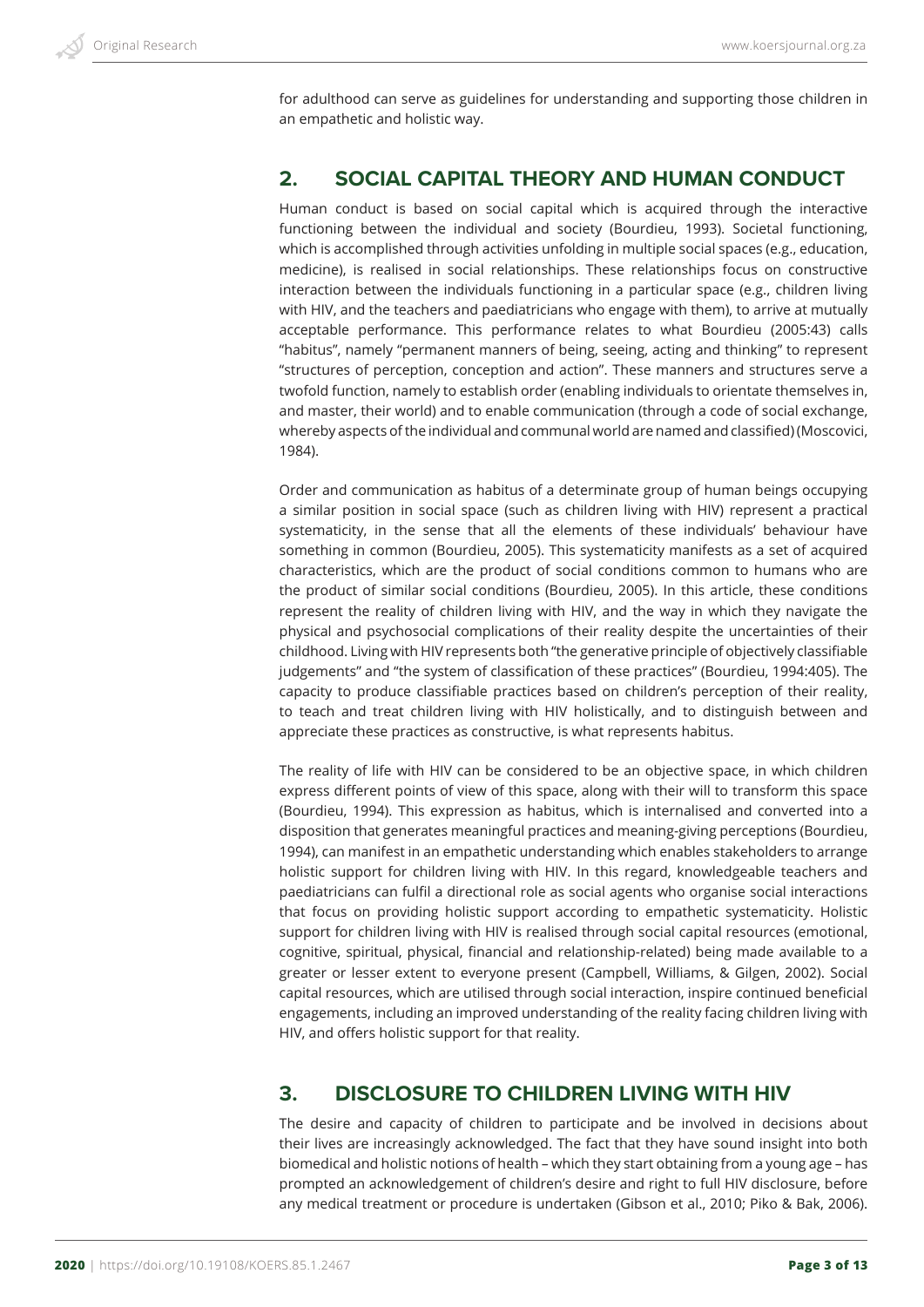Disclosure is usually prompted by children's questioning, problems related to adherence to a treatment regime, the need to maintain family trust, and cases of children's deteriorating health status. The withholding of status disclosure can be attributed to parents' desire to protect their children from psychosocial harm and is linked to their fear of negative reactions following disclosure (Vaz et al., 2010). However, the intentional withholding of information to protect a child from the burden of detail, can act as a stressor which hampers the child's capacity to interpret his/her symptoms and understand why s/he does not feel well (Gibson et al., 2010).

Shock and sadness – obvious emotions associated with disclosure – are dominated by feelings of relief when children can relate their suffering and multiple symptoms to a diagnosis (Ångström-Brännström & Norberg, 2014). A disclosure process involving one-way instruction which focuses on lifestyle and the taking of medication serves little purpose if children's health-related questions are not accommodated. By not providing complete information about their disease, and deflecting their questions with vague responses, adults discourage children from voicing their concerns, thereby heightening their vulnerability and leaving many questions unanswered. Complete disclosure is evident in open communication between healthcare providers and patients during consultations (Vaz et al., 2010).

Apart from providing complete information, Gachanja (2015) emphasises the importance of disclosure as an ongoing process which necessitates repeated discussions between the caregiver, healthcare provider and the child, while providing constant support and continued opportunity for debriefing and feedback. Considerate involvement in a child's condition enhances his/her experience of empowerment, whereas a lack of information inhibits selfworth and makes the child more concerned about the disease and its permanence (Rollins, 2005). Increasingly, children are being perceived as dignified human beings, whose opinions and reactions to major events in their lives must be respected.

As regards the general fears and stressors facing young patients who are admitted to hospital, they are especially scared when their disease – the very reason for their hospitalisation and treatment – is not explained to them (Angström-Brännström & Norberg, 2014). Children find painful procedures to be more tolerable when the information they receive from their lay parents are supplemented by professional information from medical practitioners (Livesley & Long, 2012). As primary caregivers, parents acknowledge that although they cannot completely fathom their children's experience with hospitalisation, young patients are visibly relieved when medical practitioners include them in discussions and decisions about their disease and treatment (Gibson et al., 2010). Considering the daily functioning of children living with a terminal or chronic disease (such as HIV), their struggle to cope with the disease and its implications sheds light on the importance of complete disclosure and the need for a holistic understanding of their circumstances.

## **4. HEALTH, MULTIPLE DEPRIVATION AND LIVING WITH HIV**

The World Health Organisation (WHO, 1946) interprets health as broader than the mere absence of disease and infirmity, to include a condition of complete physical, mental and social wellbeing. Children confirm this holistic perception of health as relating to them feeling good and being active due to the lack of pain, and their happiness at being able to attend school and enjoy the company of friends (Piko & Bak, 2006; Vindrola-Padros, 2012). Although most children understand that the prevention of poor health can be linked to eating properly prepared food and maintaining personal hygiene, not being exposed to passive smoking and air pollution (Lowenthal, Cruz, & Yin, 2004), health as indicative of complete wellbeing is often hampered by conditions of multiple deprivation. Here, multiple deprivation pertains to any aspects that inhibit healthy living, including factors which are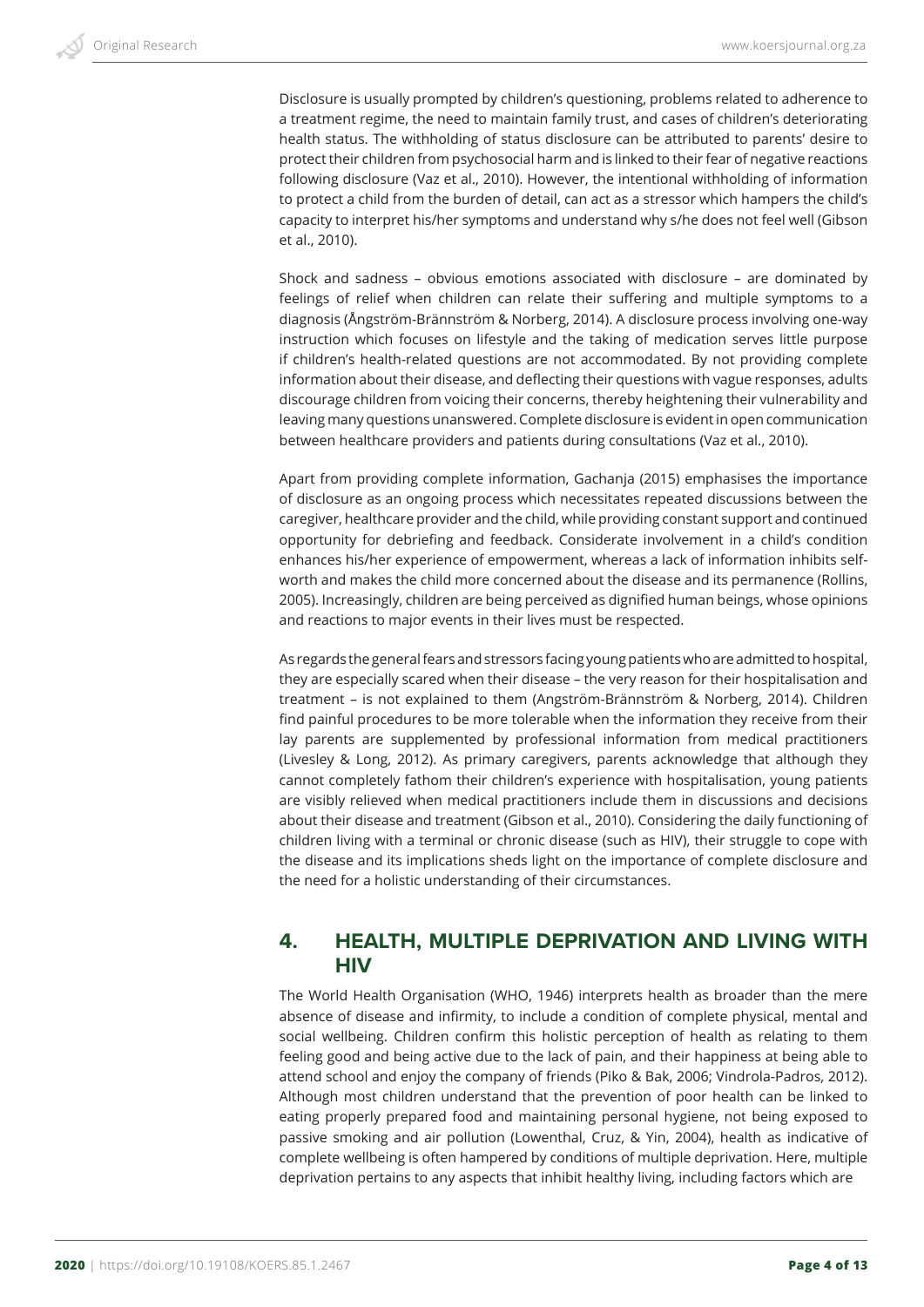linked to socioeconomic disadvantage (e.g., severe poverty and the lack of an educationally stimulating environment) (Barnes et al., 2009).

The types of deprivation which inhibit physical development include having to survive on a lifelimiting income, having poor/no accommodation, lacking enough food, and being exposed to a health-threatening environment. Illiteracy, a lack of morality, and limited knowledge and insight, as indicative of epistemological ownership, hamper an individual's psychocognitive development, which in turn negatively influences the management of health as complete wellbeing (Noble et al., 2007; Townsend, 1987). Within the South African context of multiple deficiency, Barnes et al. (2009) analysed the deprivation to which children are exposed according to five categories, with health and education-related indicators applying to each category. The category of material and income deprivation describes children who live in households with no refrigerator for the safe storage of food and medicine, and no radio or television to access information on healthy living. The category of deprivation due to unemployment includes children from households where no adults (aged 18 or over) are employed. Education deprivation pertains to households where children in the age group 7–15 are not in school or are in the wrong school grade for their age. A lack of running water and electricity, and crowded households where children share a sleeping space with several persons of different ages and genders, are indicators for the category of living environment deprivation. The category of adequate care deprivation relates to children growing up in households where both the mother and father are deceased, or where the mother and father do not live with their children in the same household (Barnes et al., 2009).

Being the children of deceased parents, older orphans are vulnerable to abuse and a lack of educational opportunities, as many are forced to leave school to find work and care for their younger siblings. The resentment of these children, at having to exchange the simplicity of childhood for caring for themselves and their younger siblings is exacerbated by fears regarding their own diagnosis, while mourning the loss of their parents (Cluver & Gardner, 2007). For many children in poverty-stricken environments, limited emotional stability (due to a lack of support from a mother or father figure) is intensified if they are physically unwell and feel ill due to having to take ART on an empty stomach (Kawuma et al., 2014). Grandparents who are left with orphaned grandchildren are confronted with parenthood as well as the physical limitations of old age – factors which are intensified by the demands of administering daily treatment and undertaking regular clinic visits with their HIV-positive grandchildren. The combination of the categories of deprivation results in children being exposed to conditions which challenge the odds of facilitating holistic wellbeing.

## **5. HIV AND STIGMATISATION**

The elimination of mother-to-child transmission through immediate treatment being initiated for babies with HIV, has resulted in a growing population of young children surviving their vertically transmitted HIV infection. They now live with the chronic disease and its physical and psychosocial implications, of which coping with the stigma associated with HIV/Aids is a pertinent factor (Hosegood et al., 2007; Maughan-Brown & Spaull, 2014). Persistent perceptions of HIV as a 'monster' that is associated with death and presumed bad behaviour are formed in children from a young age. The stigma around HIV largely evolved from allegations of homosexuality and illicit intravenous drug use, to encompass misguided assumptions regarding immoral behaviour and affliction through witchcraft (Campbell et al., 2010). Despite improvements in education and the raising of public awareness, stigma continues to be a pertinent barrier to diagnosis, treatment initiation and adherence, while the fear of disclosure prevents many patients from accessing resources (Kawuma et al., 2014). The fear of persistent stigma is a prominent reason why caregivers withhold disclosure from infected children (Plattner, 2013). These children must therefore cope with their own misconceptions and that of others surrounding HIV, while battling the physical challenges associated with treatment.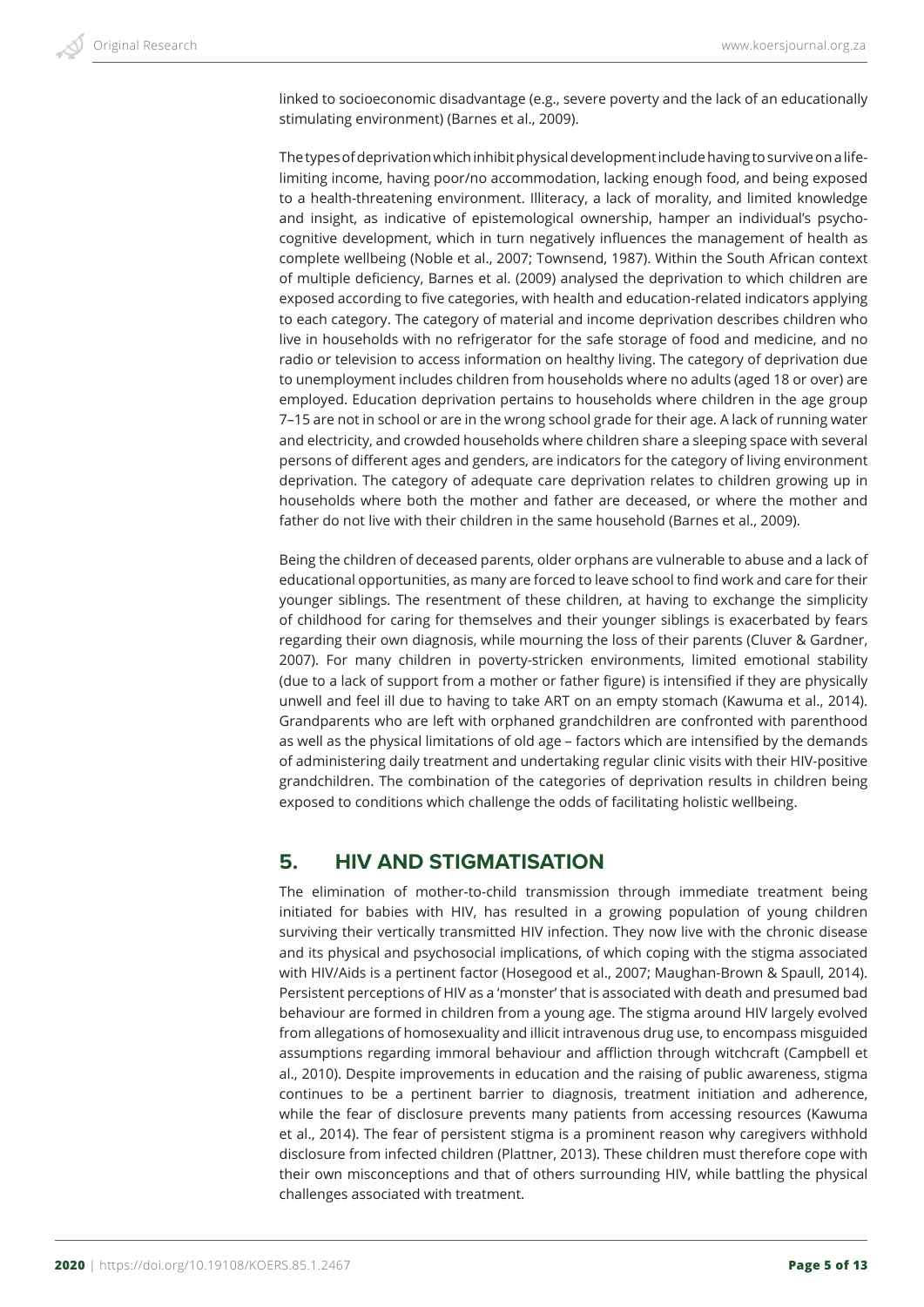The effective medical treatment of children living with HIV at specialised paediatric HIV centres, has resulted in a growing population of vertically transmitted HIV survivors. It is crucial to understand these children's situatedness, to ensure that emotional support and epistemological insights align with the medical treatment of HIV. For a collaborative understanding on the part of paediatricians and teachers of the psychosocial disposition of children living with HIV in conditions of multiple deprivation, it is crucial to determine such children's ideals for the future and their efficacy in coping with challenges. To achieve this requires effective communication. The method of drawing and telling is useful for understanding younger children's situatedness, while granting them an opportunity to communicate their insecurities. The technique engenders in children a relief at being able to express any discomforting feelings.

## **6. THE METHOD OF DRAWING AND TELLING**

If a picture paints a thousand words, therapists' use of drawing as the universal language of childhood enables children to safely explore their wishes and negative impulses, without fear of real consequences. By allowing children full freedom to express themselves in their drawings, without guidance or prompting, they can relive past traumas and communicate future hopes by openly picturing their fantasies and fears (Theron et al., 2011). Valuable information is gained by interpreting children's emotions and thoughts through studying colour use, brush strokes and recurring themes. However, the risk remains of over- or misinterpretation, as picture making is influenced by the drawer's social and cultural background and his/her personal frame of reference (Horstman et al., 2008). In this regard, two children may draw similar pictures, yet each will enable a unique interpretation. Further, although children's drawings are potentially windows into their worlds, their drawings cannot reveal the entirety of their mental state on paper.

To counter constraints relating to subjective interpretation and the completeness of information, the draw-and-tell technique prompts children to draw pictures of a specific topic, followed by them telling about the details of their drawings. Although the action of drawing is focused on a topic, children have complete freedom of choice regarding the why and how of their artworks (Rubin, 2005). Discussing a drawing helps to elicit authentic interpretation and serves as an icebreaker for further questions aimed at obtaining a deeper understanding of a specific child's situatedness.

The value of drawing and telling represents freedom of expression in a way which is familiar to children, while granting them an opportunity to elaborate on their perceptions to validate their own work (Angell, Alexander, & Hunt, 2014). Drawing and telling as a child-centred approach for collecting data boosts children's confidence, allowing them to share their true emotions and perceptions about topics such as living with HIV. This enables adults (teachers, paediatricians) to gain an authentic understanding of each child's situatedness.

# **7. RESEARCH METHODOLOGY**

To understand children's perceptions of their condition of living with HIV and their ideals for the future, we proceeded from an interpretive paradigm using drawing and telling. As proposed by Henning, Van Rensburg and Smit (2004) and Denzin and Lincoln (2011), we selected the genre of a qualitative case study, to arrive at an in-depth understanding of the meaning the young participants derived from their situation, and of their expectations for the future. We conducted our investigation with ten HIV-positive children aged 10–12, who were receiving life-long Highly Active Anti-Retroviral Treatment (HAART) at a paediatric HIV centre in Bloemfontein, Free State, at the time of the study. The participants – to whom their HIV status had been disclosed – were five boys and five girls.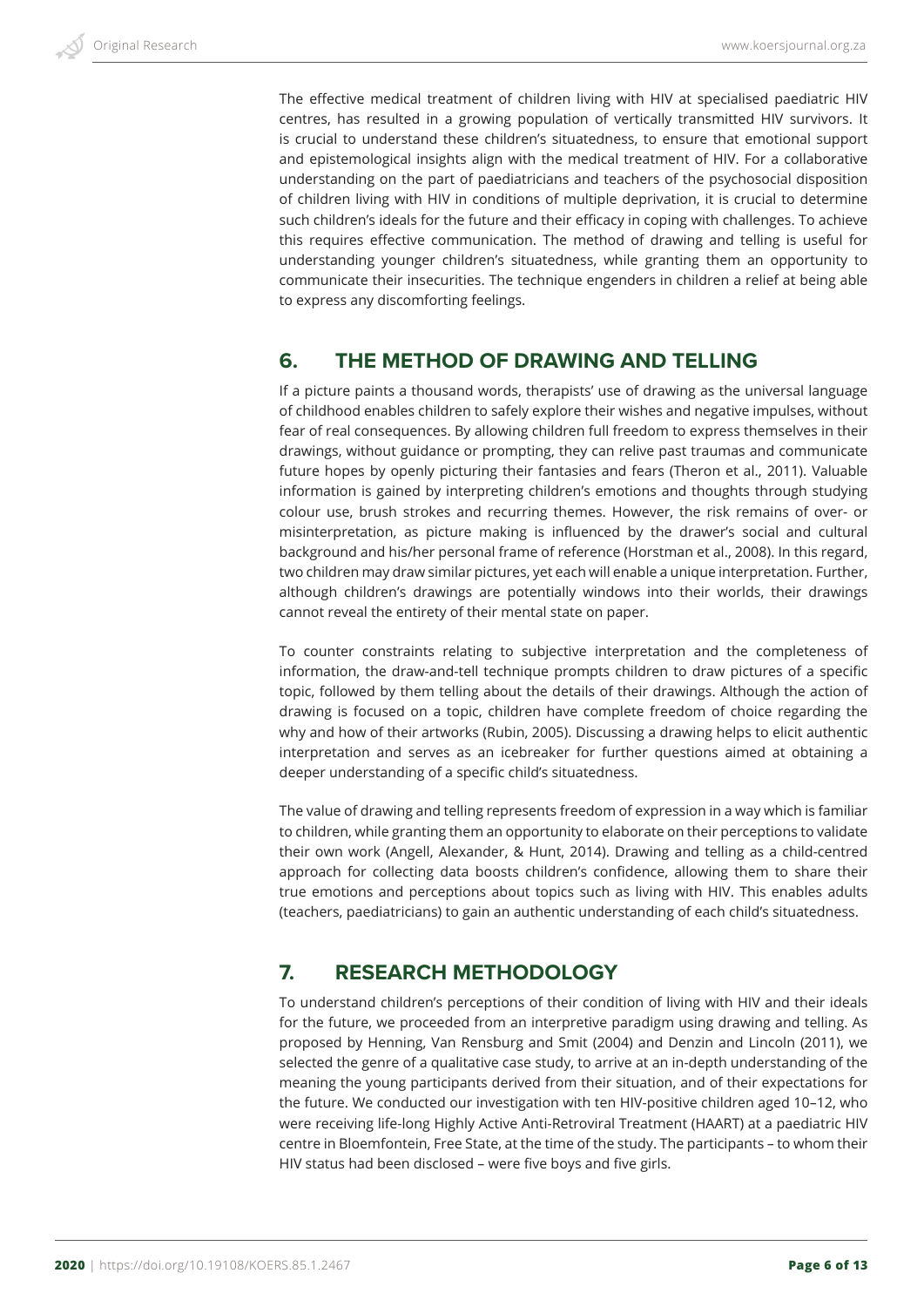Ethical clearance from the relevant authorities ensured adherence to the overarching principles of academic integrity, honesty, and respect for everyone and every matter involved. Informed consent ensured that all participants and their caregivers were familiar with the aims of the research, what participating in the research would involve, and participants' right to withdraw from the study at any time. Prior to each telling (interview) that followed the drawing action, we obtained permission from each participant to record the interview, and participants were subsequently approached to confirm the accuracy of the transcribed data.

Being alert to the element of power relationships when adults deal with children, we adhered to prerequisites by creating a relaxed, non-threatening, quiet venue with the caregiver present (if so preferred by the participant) (Horstman et al., 2008). Based on compassion for the participants' condition of living with HIV and the quest to understand their situatedness, we were empathically focused on the participants' non-verbal communication – enough so to realise when a child was becoming uncomfortable and no longer wished to continue with the process. Each drawing-and-telling situation occurred privately and individually, with us reinforcing a participant's option to decline to participate further at any point. Throughout, we verified that the participants were comfortable and happy to continue. This aligns with the recommendations of Angell et al. (2014) about willing participation and that participants must feel empowered and involved as equals in the data-collection process.

## **8. RESEARCH FINDINGS**

In drawing and talking about their pictures, each participant determined the pace at which the process unfolded. We asked the participants to think about what it was like for them to have HIV and having to come to the clinic, and to draw a picture about that. To this end, we made available a blank sheet of paper, and a wide selection of crayons and pencils. The participants did not receive any further prompts and were not interrupted. They indicated when they had finished their drawings. When it came to telling, we encouraged the participants to go into details about their drawing, and we praised them sincerely on their art and originality. The conversation about a child's drawing became the platform from which the interview was conducted, with the participant being asked what HIV is, what it feels like to visit the clinic and take treatment for HIV, and their hopes and dreams for their lives as adults.

Below, we discuss our findings, concurring with consulted literature, under the themes relating to family fragmentation, confused understanding about HIV as a condition, mixed feelings about clinic visits and the taking of medication, and participants' hopes for their lives. To ensure confidentiality of disclosure and authenticity of interpretation, the participants' drawings and verbatim commentary on their drawings (which constitute the findings of the study) are distinguished by the labels P1 to P10.

#### *8.1 The struggles of a fragmented family*

With reference to the category of adequate care deprivation (Barnes et al., 2009), none of the ten participants lived with both parents. As is typical of households which are prone to multiple deprivation, the father figure was absent in all cases. Six participants lived with their mother, two with their grandmother and two with a foster aunt. In all four cases where participants did not live with their mothers, the reason was that their mothers were deceased. Family fragmentation, as one of the debilitating effects of HIV, was clear from the drawing of P4, who had lived with her foster aunt since her mother died when she was eight years old.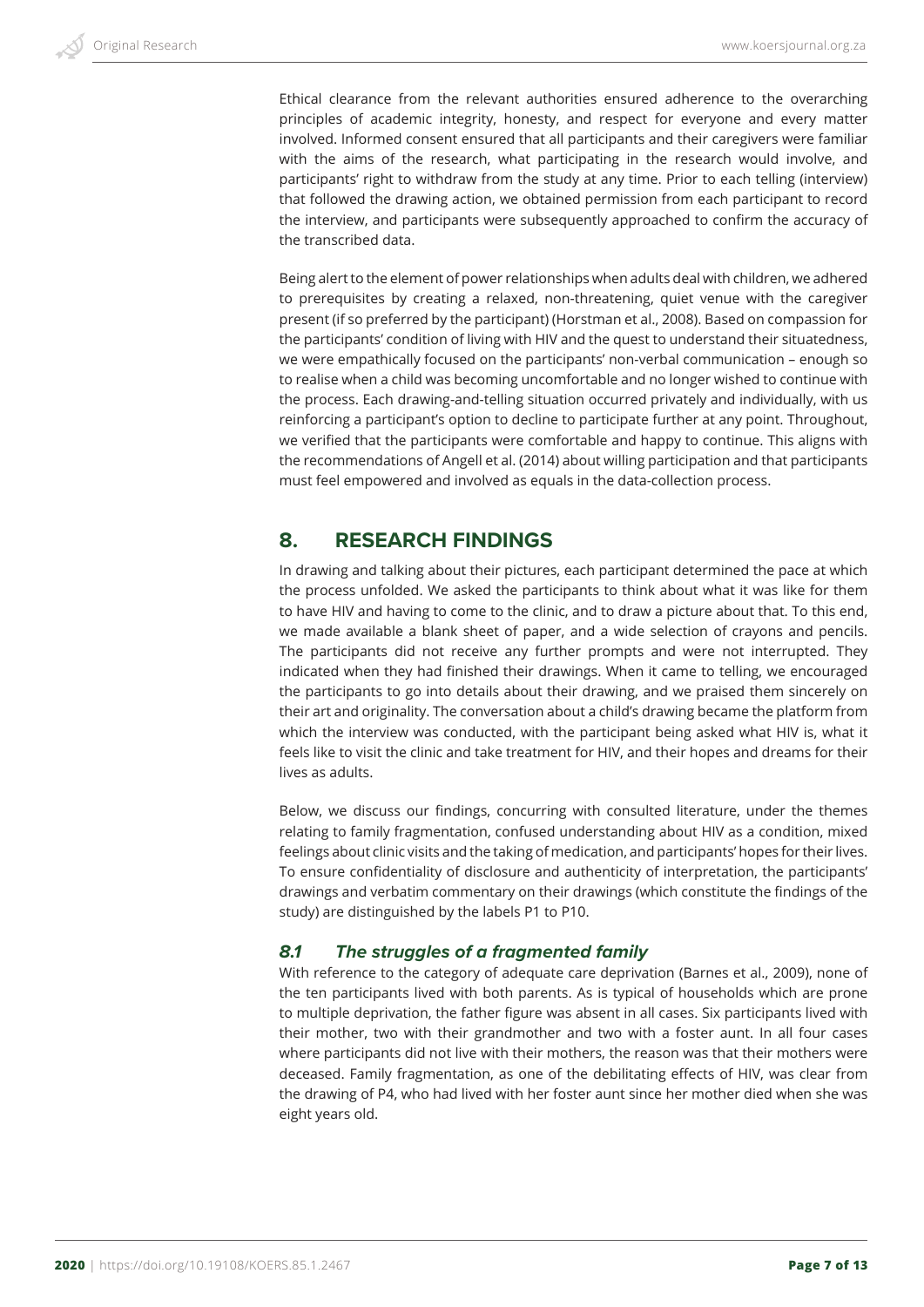

**Figure 1: Drawing by P4 Figure 2: Drawing by P3** 

Although P4's drawing depicts a normal and happy life, which includes a house, a car, outside ablution facilities and three kinds of play involving three children, the faces of the main characters are sad. These are the faces of P4, her foster aunt and her older brother returning her to her foster aunt in his car. It became clear from the interview with P4 that she was reminded of her mother and her own family when visiting her older brother and his wife. This caused her to become upset, after which being accused of having a bad attitude about having to return to her foster aunt and three cousins. Although no father ever featured in any portrayals of family life, and none of the children knew who their fathers were, P4 explained: "My aunt shouts at me when I tell my cousins that my father is not your [their] *father.*" With the three cousins readily perceiving P4 as their elder sister, the complexity of a family life not comprising a mother and a father was exacerbated by the fragmentation caused by single parenthood, intensified by HIV-related maternal fatalities. With reference to Bourdieu (2005) on habitus and Moscovici (1984) on order in life, such fragmentation challenges both the foster child and foster family to a continuous reorientation of meaninggiving perceptions on the family as habitus within a world affected by HIV fatalities.

#### *8.2 Confused understandings about the condition of HIV*

Although each participant's HIV status was known to him/her, it was clear from the interviews that, except for P8, they did not have a basic understanding of their condition. P8 showed some understanding of the disease, explaining that *"HIV is a disease that is not so bad, because when people drink tablets they get better"*. For P3, the reason for her regular visits to the clinic was merely *"to get my injections"*, without any justification for this, or a valuation of the treatment. Some participants equated HIV with tuberculosis: as P5 explained, the result of acute coughing is to *"spit into the bottle, the HIV is diagnosed from the spit in the bottle"*, with P1 concurring with this assumption, namely of receiving treatment *"for my chest"*. HIV and tuberculosis often go hand in hand, resulting in the incorrect assumption that a person suffering from tuberculosis is necessarily also living with HIV. A disturbing answer came from P10, namely that *"when you have HIV you are going to die"*. The countered explanation of treatment resulting in longevity engendered P10's changed perception, namely that *"I am now happy to drink my medicine because it is going to cure me of HIV"*, which still does not represent an accurate understanding of the disease.

Adults' poor grasp of children's understanding of their disease was evident from interviews with the participants: regardless of the disclosure of their status, participants' understanding of HIV was confusing. With reference to Piko and Bak (2006) on children's desire for full disclosure, the participants' poor understanding of their condition could relate to disclosure representing a one-time event consisting of one-way instruction on how to live and take medication, without prompting any questioning on the part of the young patient. It could also relate to children's cognitive and/or verbal incapacity to express their views on a subject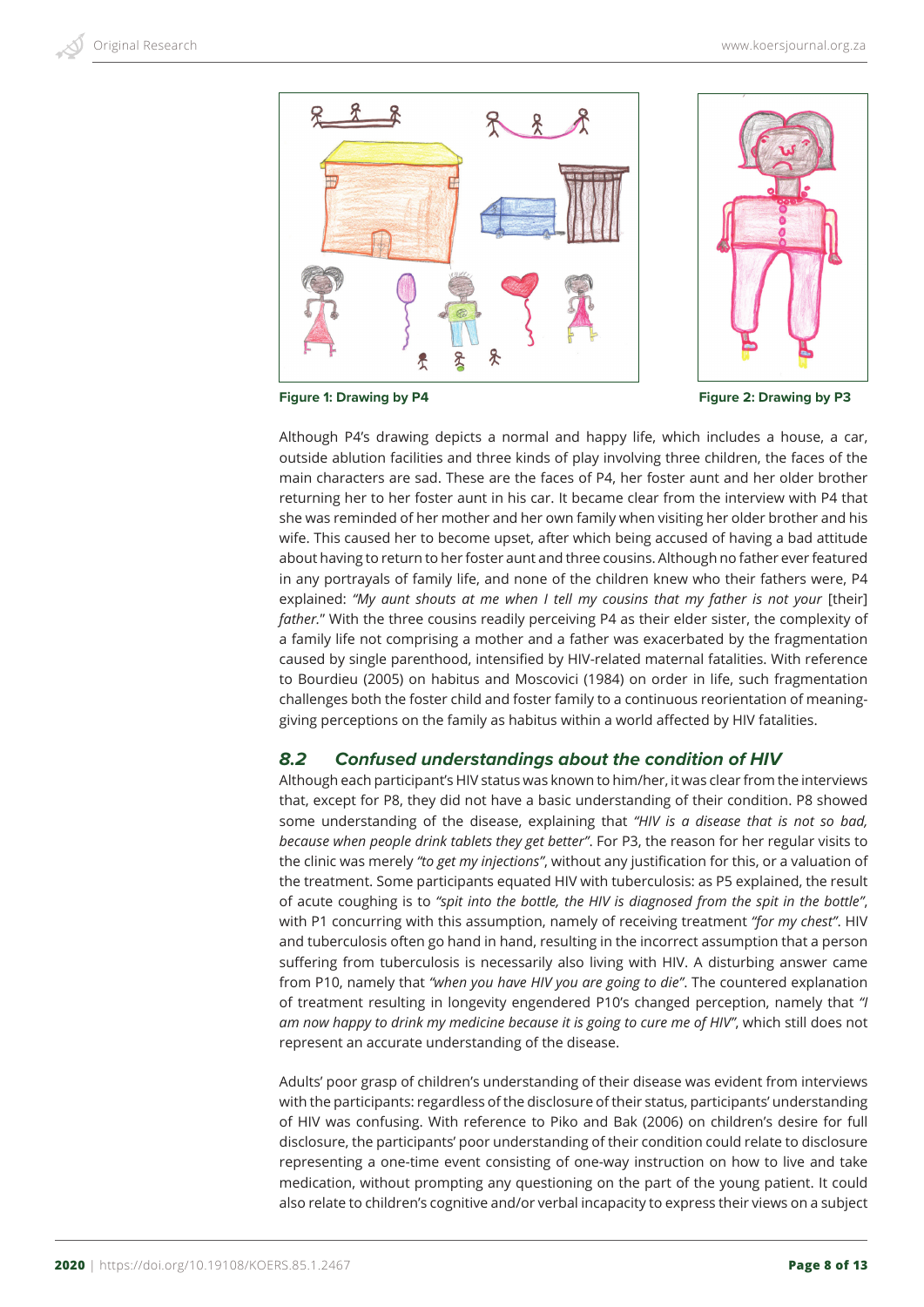as foreboding as HIV, and adults' inability to adequately explain such a serious disease. Evident from the interviews was the participants' lack of proper understanding of their HIV status, and with reference to habitus as a structure of perception and conception (Bourdieu, 2005), the need for clear explanations and repeated discussions with children about their disease was deemed crucial.

#### *8.3 Perceptions about clinic visits and the taking of medication*

The participants' comments regarding their regular clinic visits varied from being positive, i.e., receiving medicine to keep them healthy (P5) and enjoy riding the lift at the clinic (P10), relishing the company of other children (P6), to being negative because of having to receive 'injections' (P9) and being bored there (P3). P3's boredom was evident from her self-portrait as an unsatisfied girl, which was related to the frustration of perpetuated inactivity while waiting to consult the doctor, which she wished could be countered by television viewing as distraction.





**Figure 3: Drawing by P1 Figure 4: Drawing by P10** 

The persistence of stigmatisation for children living with HIV was confirmed by a comment from P1. In a drawing of him and his mother coming to the clinic for his regular treatment, P1 explained that his sad face was because *"the people at the clinic are staring me down, they don't like me, I feel sad when they stare me down"*. P1's awareness of stigmatisation, engendered by prejudice in his surrounding environment, subconsciously influenced him to experience every situation as judgemental (including his visits to the clinic) as it persistently reinforces his HIV status. With such awareness of social stigma engendering stigma internalisation, children inculcate society's negative views of them and their illness. This has a destructive impact on their self-image and is a major contributor to the high rates of depression which are prevalent amongst HIV-infected children.

Related to the emotional struggle of coping with stigmatisation is the physical struggle of *"feeling pain in my stomach"* (P10) (a side-effect of ART medication, which is exacerbated by multiple deprivation in the sense of taking the medication on an empty stomach). Although P8 countered the discomfort associated with HIV treatment with the reassurance that "*HIV is not so bad because when people drink tablets they get better"*, P10 confirmed that his crying face in his drawing is testimony to the fact that *"HIV is painful"*, because of constantly having to live with stomach ache. In addition to stomach ache, participants complained about nausea, because *"after taking the pills I want to vomit"* (P1), which is exacerbated by *"the bitter syrup"* (P3) when the tablets are out of stock. All these experiences emphasised the challenge for children to maintain the 95% adherence level necessary for the virological control of the disease.

The act of children frequently spitting out their HIV medication, as generally reported by healthcare workers, bears testimony to the former's desperate pursuit of a comfortable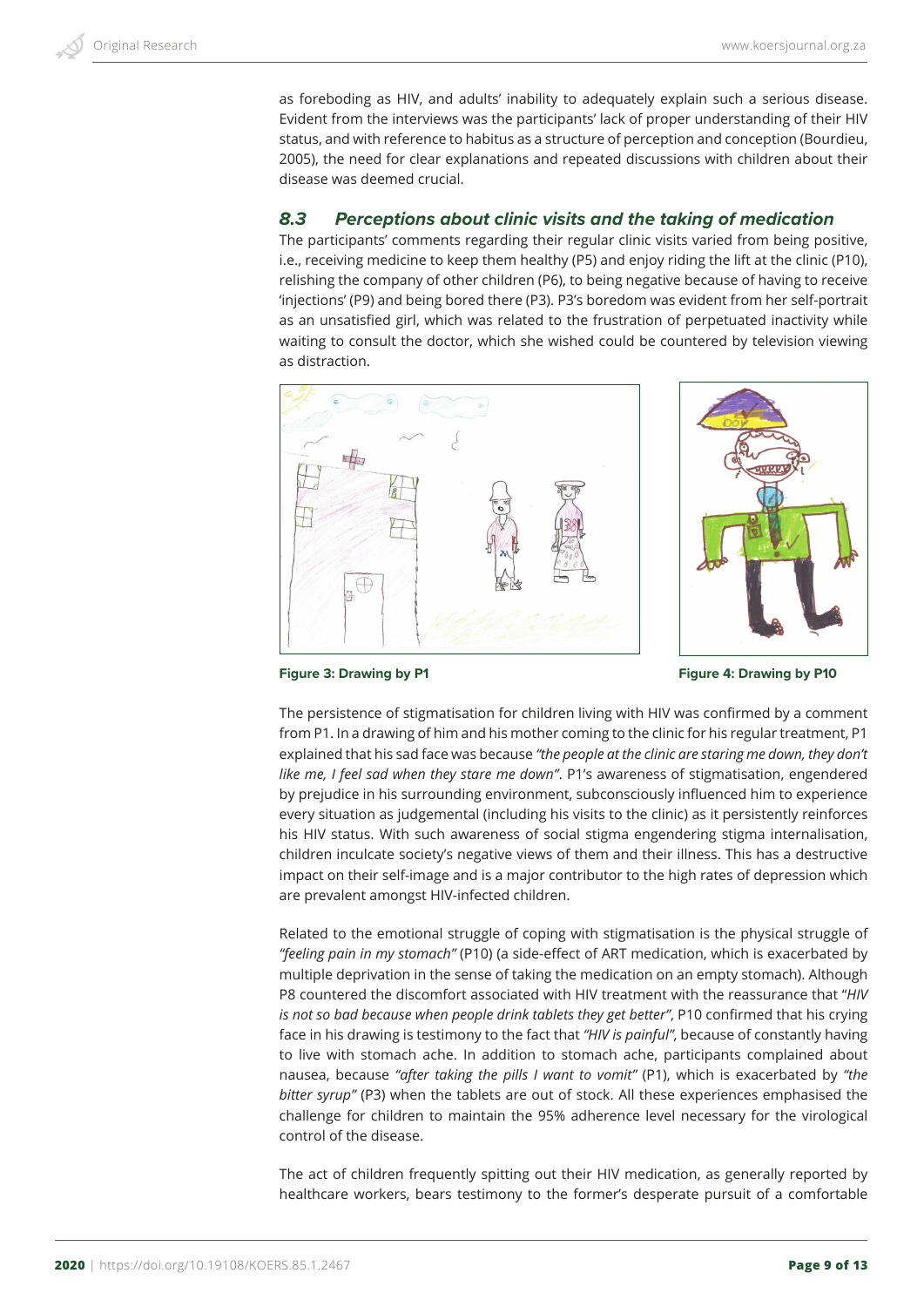physical condition which is free from pain, nausea and that bitter taste in the mouth. However, non-adherence is also motivated by psychosocial factors such as maintaining secrecy from their peers and, prompted by a desire for autonomy, a misguided attempt to take control of their own lives. With reference to family fragmentation and the fact that it is easier for children to disclose non-adherence to their own parents, they may opt to keep quiet for fear of being scolded or even suffering the abuse of a frustrated caregiver (Hosegood et al., 2007). Considering these facts, it is evident that children must have an opportunity to voice their frustrations and concerns, in order for these emotions to be considered in pursuit of a holistic support plan. The opportunity to reveal their feelings about HIV resulted in the participants eagerly sharing the discomforts associated with their treatment, as depicted by the crying face of P10.

For P7, visits to the clinic were a positive experience, because of her engagement with medical staff. In her drawing, P7 focused on her interaction with healthcare workers who asked after her health, stating "*I liked that the sisters asked me questions*". P7 appreciated being spoken to directly, which conveyed a message of acknowledgement and respect for the dignity of her existence. While relaying her interaction with the medical staff, she seemed proud to have been able to answer all the healthcare workers' questions, with her pride relating to self-worth for being knowledgeable about matters regarding her condition. P7 confirmed that children deserve and want to be regarded as competent social actors who, according to Bourdieu (2005) and Moscovici (1984), can master their world and communicate this world through a code of social exchange.





Figure 5: Drawing by P7 Figure 6: Drawing by P2

With reference to Bourdieu (2005) on practical systematicity depicting similarity in individuals' behaviour, children living with HIV find ways to cope with the physical and emotional pain associated with treatment during their clinic visits. The presence of other children in the same social space reassures them of their common situatedness and the prospects of improved health – these serve as encouraging stimuli enabling them to face the challenges associated with medical treatment. Crucial to their will to transform their objective space (Bourdieu, 1994) is these children's appreciation for being personally engaged in treating their disease, and being viewed as human beings with inherent dignity, who are knowledgeable about their condition.

#### *8.4 Ideals for adult life*

From participants' answers to the question what they wanted to be when they grow up, their frame of reference (as prompted by interactions with other people, objects and symbols in their immediate environment) became clear. Motivated by strong thoughts of morality and striving towards the greater good, the participants' aspirations were associated with their close contact with the medical environment at hospitals and clinics. In this regard, P2 wanted to become a doctor *"to help people"*, with P7 opting to become a nurse *"to help sick people"* and P6 evaluating a career in medicine positively, because *"it looks nice to help sick people"*. Participant aspiration was also linked to the need for policing crime-ridden environments, as P1 wanted to become *"a policeman, to catch people that are evil"* and P3 *"a*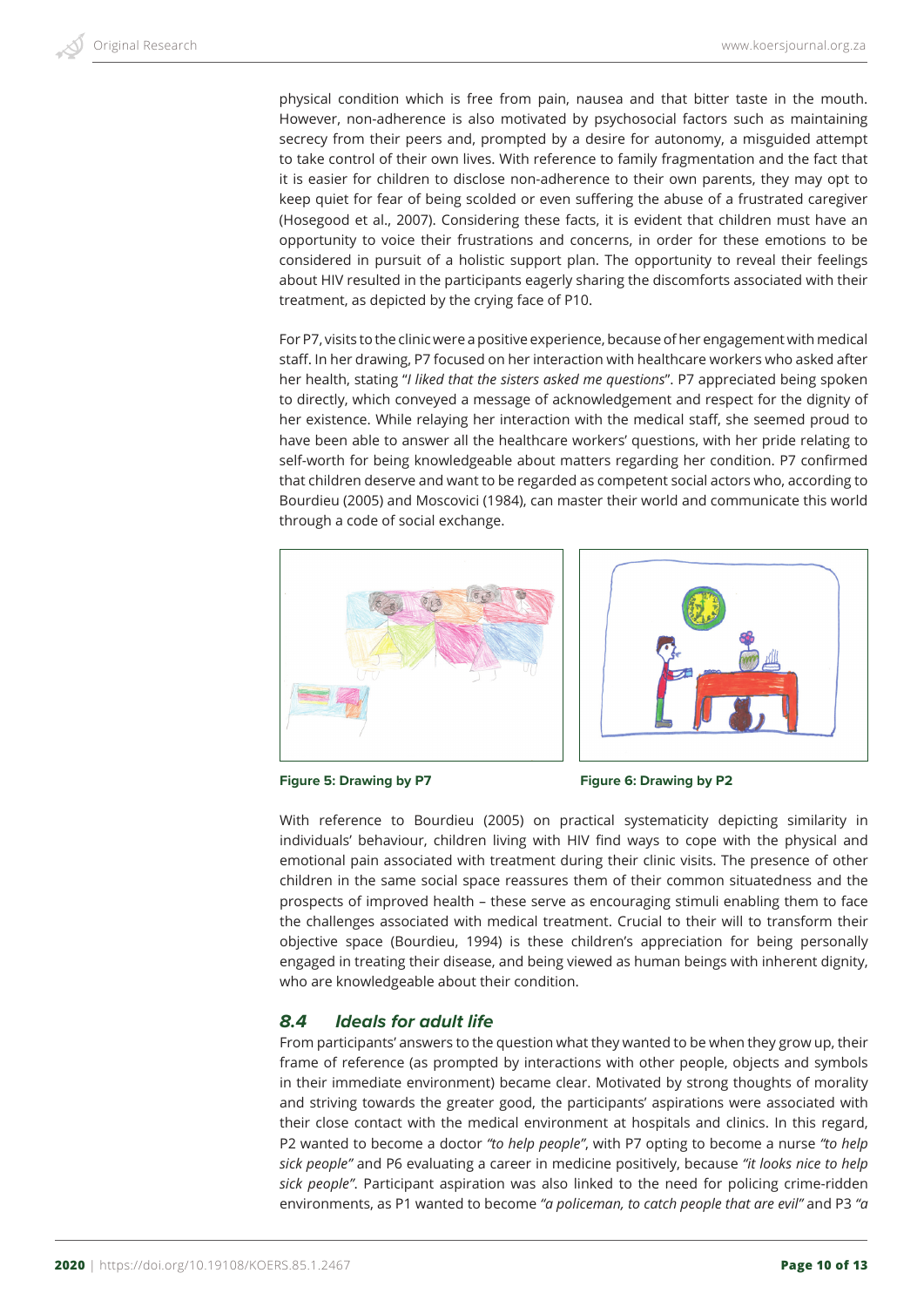*policewoman, to take care of criminals"*. Exposure to homes burning down in environments characterised by multiple deprivation (including a lack of electricity) prompted P10's ideal to become *"a firefighter to help people when their house is on fire"*.

There was a pertinent sense of excitement and determination when the participants spoke without any hesitation about their anticipated occupations. This was reflected in P2's drawing of him returning from work and enjoying his meal at *"seven o'clock in the evening"* in a comfortable home with his cat for company. Asked whether he owns a cat, his answer was *"No, but I love cats, I will buy a cat when I am a doctor"*. Considering Bourdieu's (1994) comments on living in an objective space with points of view of this objective space and constant interaction for the sake of betterment, it was clear that the participants aspired to become role models from a young age. It was also evident that these participants, who live with HIV, had an unyielding faith that their future would be as long and as certain as any other child's, regardless of the fears and uncertainties surrounding their disease.

## **9. CONCLUDING REMARKS**

With reference to Bourdieu (1994) on systemising the classification of practices as they relate to the habitus of children living with HIV, the participants in this study exhibited an intense desire for their existence to be respected and their actions to benefit others. Given their ideals for the future, the participants wished to make a positive impact on the world. Keeping in mind the notion of establishing order to master their world (Moscovici, 1984), these children confirmed the physical and psychosocial challenges related to living with HIV and the lack of meaningful communication with adults for a better understanding of their situatedness. Linked to physical pain associated with treatment and the psychosocial pain of family fragmentation, the participants confirmed the debilitating effects of the persistent stigma associated with HIV. A crucial part of establishing order (Moscovici, 1984), was evident in these children's attempts to strive for self-worth and realise their right to actively participate in communication about their HIV status. Meaningful communication about children's HIV status is contingent on adults' cognition of children's understanding of their HIV situatedness.

Considering human expression of the will to transform dispositions within an objective space (Bourdieu, 2005), children's understanding of their HIV status represents a platform for meaningful discussions on the physical and psychosocial challenges pertaining to treatment, family fragmentation and stigma. Based on interaction between individuals functioning in the same objective space (Bourdieu, 1993), consistent age-appropriate means of communication can establish trusting relationships and channels of communication, allowing all stakeholders to form a holistic understanding of, and offer appropriate support for, children living with HIV. To this end, the draw-and-tell technique enhances adults' understanding of children's cognition of the virus living in their bodies and attacking their immune systems, which, due to its abstractness, eludes younger children's verbal ability to convey any cognitive perception of their situatedness.

Based on improved understandings of children's HIV disposition, directed by the will to generate meaningful practices and meaning-giving perceptions (Bourdieu, 1994), holistic support in dealing with physical and psychosocial burdens should include progressive communication at the clinic and school level. At school, interaction between infected peers – arranged by teachers through discussions in an environment where children can voice their feelings freely and openly – can contribute to a habitus which is focused on countering the physical and psychosocial challenges associated with HIV. In the clinic setting, discussing physical and psychosocial burdens as a routine part of consultations with paediatricians can enhance children's perception of their self-worth, motivating them to become active participants during consultations. The joint endeavours of teachers and paediatricians, to communicate HIV-related matters empathically while demonstrating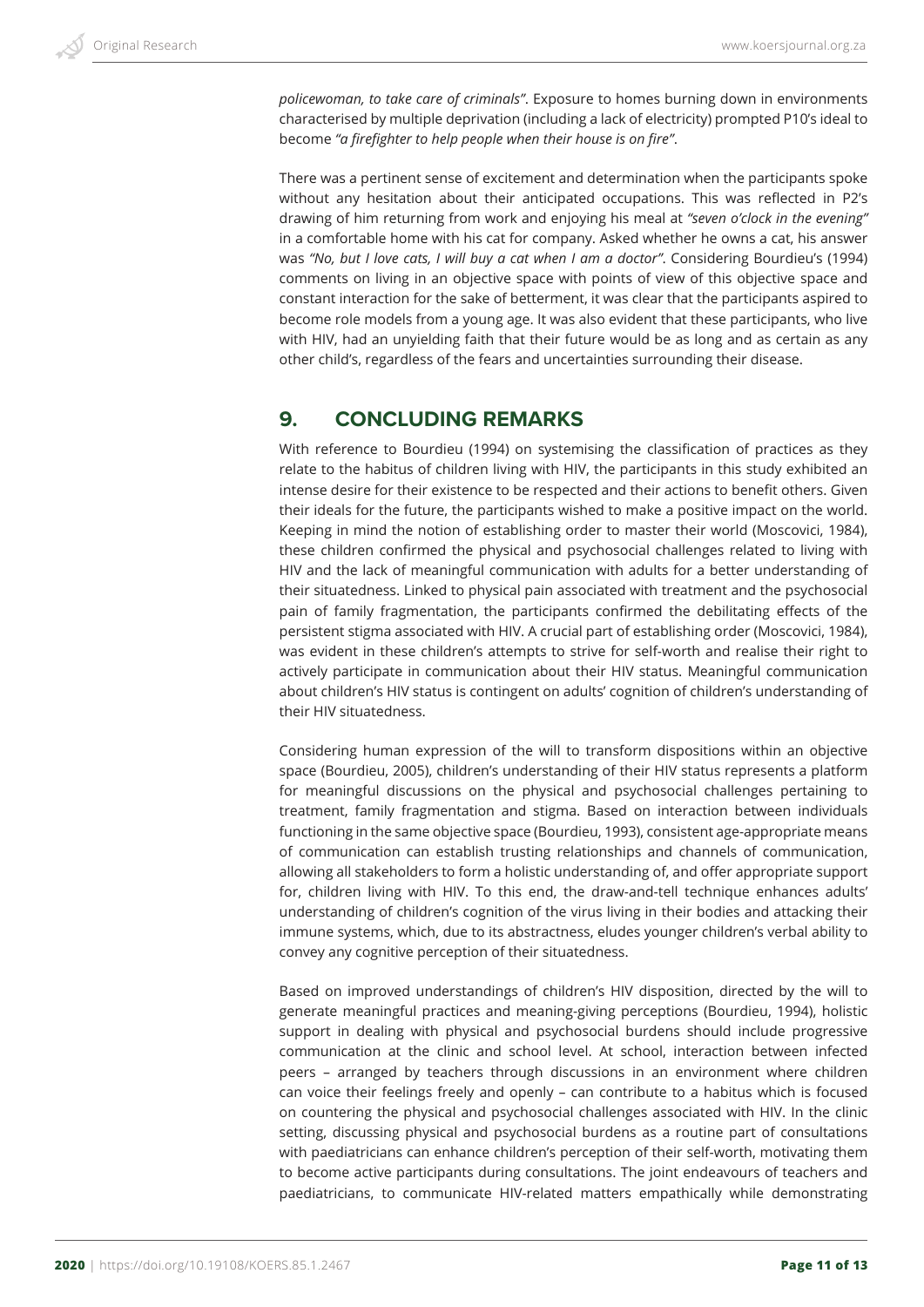respect for human dignity and a consideration for personal circumstances, steered by compassion for children's HIV situatedness and passion for their holistic well-being, can result in an improved habitus for HIV-positive children. Understanding younger children's situatedness for improved habitus can be arranged by using the draw-and-tell technique, to prompt them to participate in the free and open communication of their emotions and concerns. Further research should explore the specifics of a joint intervention programme (by paediatricians and teachers) to contribute in a holistic way to the wellbeing of children living with HIV.

## **LIST OF REFERENCES**

- Angell, C., Alexander, J. & Hunt, J.A. 2014. Draw, write and tell: A literature review and methodological development on the 'draw-and-write' research method. *Journal of Early Childhood Research*, 13(1):17– 28. https://doi.org/10.1177/1476718X14538592 .
- Ångström-Brännström, C. & Norberg, A. 2014. Children undergoing cancer treatment describe their experiences of comfort in interviews and drawings. *Journal of Paediatric Oncology Nursing*, 10:1–12. https://doi.org/10.1177/1043454214521693.
- Barnes, H., Noble, M., Wright, G. & Dawes, A. 2009. A geographical profile of child deprivation in South Africa. *Child Indicators Research*, 2(2):181–199. https://doi.org/10.1007/s12187-008-9026-2.
- Bourdieu, P. 1993. *The field of cultural production: essays on art and literature*. New York: Columbia University Press.
- Bourdieu, P., 1994. Distinction: a social critique of the judgment of taste. *In*: D.B. Grusky, ed. *Social stratification: class, race, and gender in sociological perspective*. San Francisco: Westview Press, 404– 429.
- Bourdieu, P. 2005. Habitus. *In*: J. Hillier and E. Rooksby, eds. *Habitus: a sense of place*. 2nd ed. Aldershot, UK: Ashgate, 43–49.
- Campbell, C. & MacPhail, C. 2002. Peer education, gender and the development of critical consciousness: Participatory HIV prevention by South African youth. *Social Science & Medicine*, 55:331–345. https:// doi.org/10.1016/S0277-9536(01)00289-1.
- Campbell, C., Skovdal, M., Mupambireyi, Z. & Gregson, S. 2010. Exploring children's stigmatisation of Aids-affected children in Zimbabwe through drawings and stories. *Social Science & Medicine*, 71:975– 985. https://doi.org/10.1016/j.socscimed.2010.05.028.
- Campbell, C., Williams, B. & Gilgen, D. 2002. Is social capital a useful conceptual tool for exploring community-level influences on HIV infection? An exploratory case study from South Africa. *Aids Care*, 14(1):41–54. https://doi.org/10.1080/09540120220097928.
- Cluver, L. & Gardner, F. 2007. Risk and protective factors for psychological well-being of children orphaned by Aids in Cape Town: A qualitative study of children and caregivers' perspectives. *Aids Care*, 13(3):318–325. https://doi.org/10.1080/09540120600986578.
- Denzin, N.K. & Lincoln, Y.S. (Eds). 2011. *The Sage handbook of qualitative research* (4<sup>th</sup> ed). Thousand Oaks, CA: Sage.
- Gachanja, G. 2015. The experiences of HIV-positive and HIV-negative children after receiving disclosure of their own and their parent's illnesses, respectively. *PeerJPrePrints*, 26 August. https://doi. org/10.7287/peerj.preprints.1328v1.
- Gibson, F., Aldiss, S., Horstman, M., Kumpunen, S. & Richardson, A. 2010. Children and young people's experiences of cancer care: A qualitative research study using participatory methods. *International Journal of Nursing Studies*, 47:1397–1407. https://doi.org/10.1016/j.ijnurstu.2010.03.019.
- Henning, E., Van Rensburg, W. & Smit, B. 2004. *Finding your way in qualitative research*. Pretoria: Van Schaik.
- Horstman, M., Aldiss, S., Richardson, A. & Gibson, F. 2008. Methodological issues when using the drawand-write technique with children aged 6–12 years. *Qualitative Health Research*, 18(7):1001–1011. https://doi.org/10.1177/1049732308318230.
- Hosegood, V., Preston-Whyte, E., Busza, J., Moitse, S. & Timaeus, I.M. 2007. Revealing the full extent of